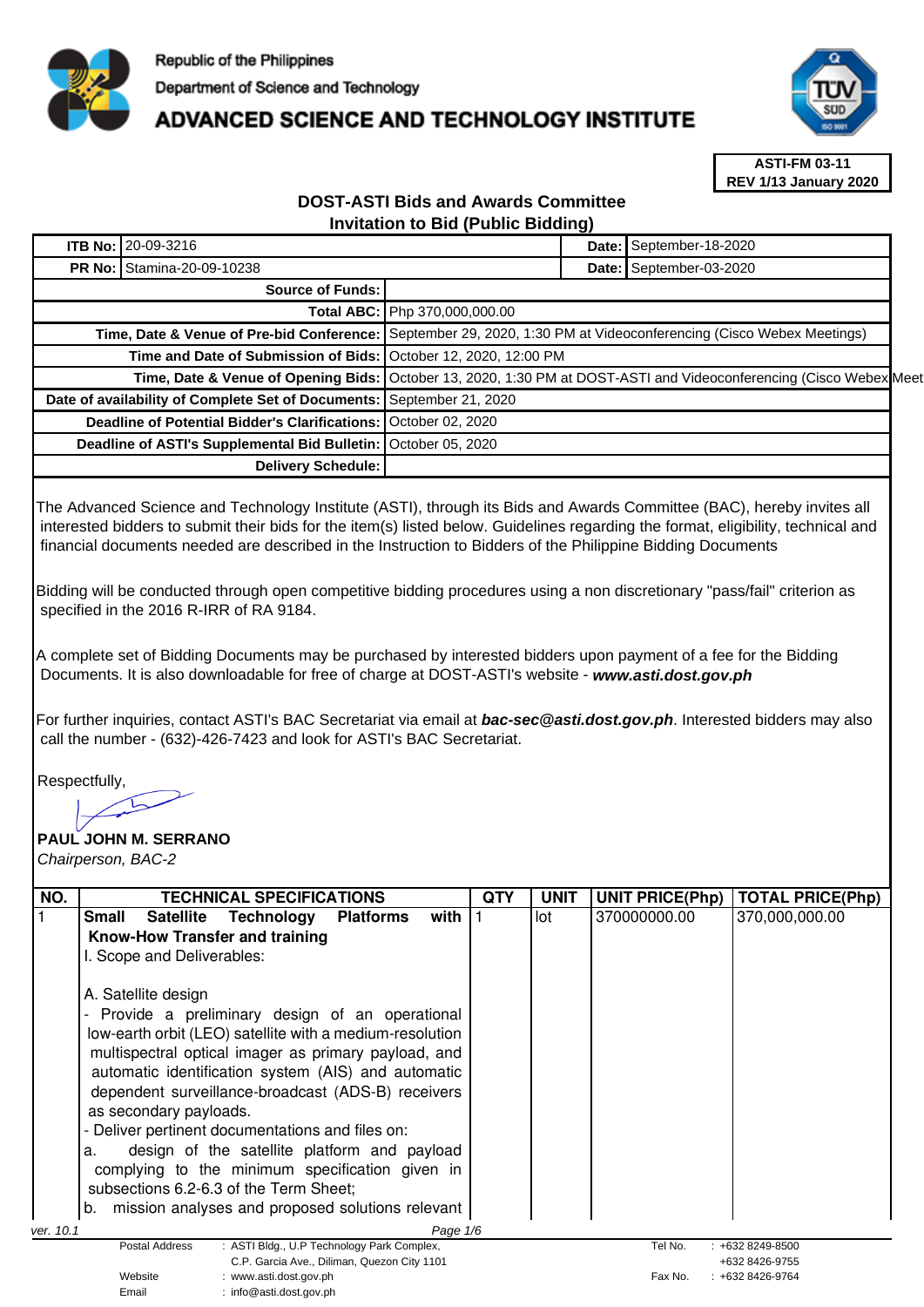to meeting the performance requirements described in subsection 6.4 of the Term Sheet that shall be delivered pre-launch during the following phase/s of the project;

c. mission analyses and proposed solutions relevant to meeting the operational requirements described in subsection 6.5 of the Term Sheet that shall be delivered during the following phase/s of the project;

d. potential commercial users of its data outside the Philippines; and

e. initial plans for the launch integration and commissioning of the satellite.

The minimum specifications of the satellite platform and payloads are given in Section 6 of the Term Sheet while the documentation deliverables are provided in subsection 12.5 with corresponding descriptions in Annex B of the Term Sheet.

#### B. Training Program

- Conduct a training program for a pool of Filipino Engineers to develop their expertise and experience in space systems, equipping them with in-depth specialist skills in disciplines and technologies needed to deliver an advanced satellite platform and a constellation of earth observation satellites. The program structure will have solutions for a remote training set-up for the theoretical component and the Qualification Status Review that would cater to the Filipino Engineers and the additional Trainees nominated by the End-user and an on-site training set-up for the practical component. The on-site training set-up shall include access to the

Contractor's facilities and all necessary training components including, but not limited to, software and hardware supplies, documentation, manuals, and source codes.

The following topics shall be covered for the duration of the program:

a. Mission analysis and design

b. Subsystem design, (power, propulsion, AOCS software and hardware, data handling, flight software, radio frequency (RF), structure)

- c. Project management
- d. Quality Control
- e. Documentation control

The minimum specifications of the training program are given in Section 7 of the Term Sheet while the documentation deliverables are provided in subsection 12.5 with corresponding descriptions in Annex B of the Term Sheet.

- C. Consultation Services
- Provide consultation services in the following areas to the End-user to support in the further development of the Philippines as a space nation, enabling progression along the identified roadmap to establish both facilities and capability in country:
- a. Satellite data product and Mission planning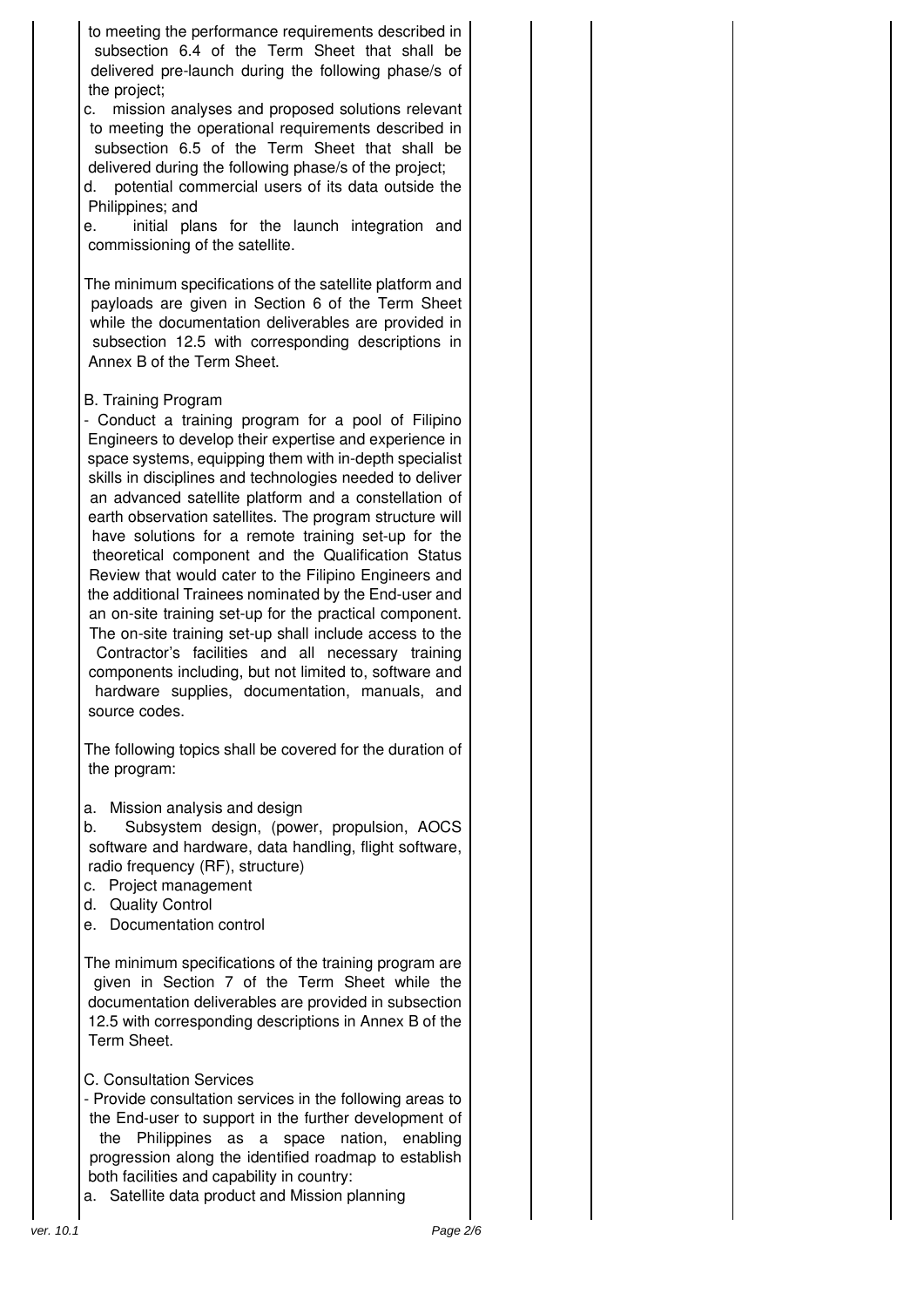b. Assembly, Integration and Testing (AIT) Facility Set-up

c. Ground receiving stations (GRS) facility set-up and Assessment of GRS locations

The minimum specifications of the consultation services are given in Section 8 of the Term Sheet while the documentation deliverables are provided in subsection 12.5 with corresponding descriptions in Annex B of the Term Sheet.

D. Technology Transfer

- All intellectual property (IP) owned by the Contractor that is relevant to attaining and reviewing the milestones covered in this contract shall be accessible to the Filipino Engineers and the End-users on site at the Contractor's premises.

- To facilitate the transfer of technology and know-how, the Contractor shall commit that they will provide a license to the technology and the IP mentioned above, it being recognized that such license will be provided as part of the future activities. The Know-how Transfer and Training license shall grant use of the identified Contractor-owned Intellectual Property Rights (IPR) to DOST-ASTI, the UP Diliman (UPD), and the Philippine Space Agency (PhilSA) to allow manufacturing of future satellites in the Philippines for their own non-commercial needs.

The perpetual license shall permit the Philippine government to reproduce and modify these technologies to enable alternate payloads to be accommodated on the Contractor's platform and adapt to national future missions, with no obligation to pay royalties to the Contractor.

The minimum specifications of the intellectual property and licensing requirements are given in Sections 10 and 11 of the Term Sheet while the documentation deliverables are provided in subsection 12.5 with corresponding descriptions in Annex B of the Term Sheet.

II. Payment and Delivery Terms

The following are the program's milestones and corresponding deliverables, payment terms, and deadlines. T0 or the program start date shall commence within thirty (30) calendar days upon the issuance of the Notice to Proceed (NTP). Such date shall be agreed upon by the End-user and the Contractor. The program shall be concluded six (6) calendar months after T0.

1. Project Kick-Off

% of Payment: 15%

Date:  $T0 + two$  (2) weeks

- a. Kick-Off Documentation (in pdf and ppt)
- b. Project Management work plan (pdf)
- c. Master Schedule (Gantt chart in pdf)
- d. Risk Register (pdf)
- e. Minutes of the Meeting, when applicable (pdf)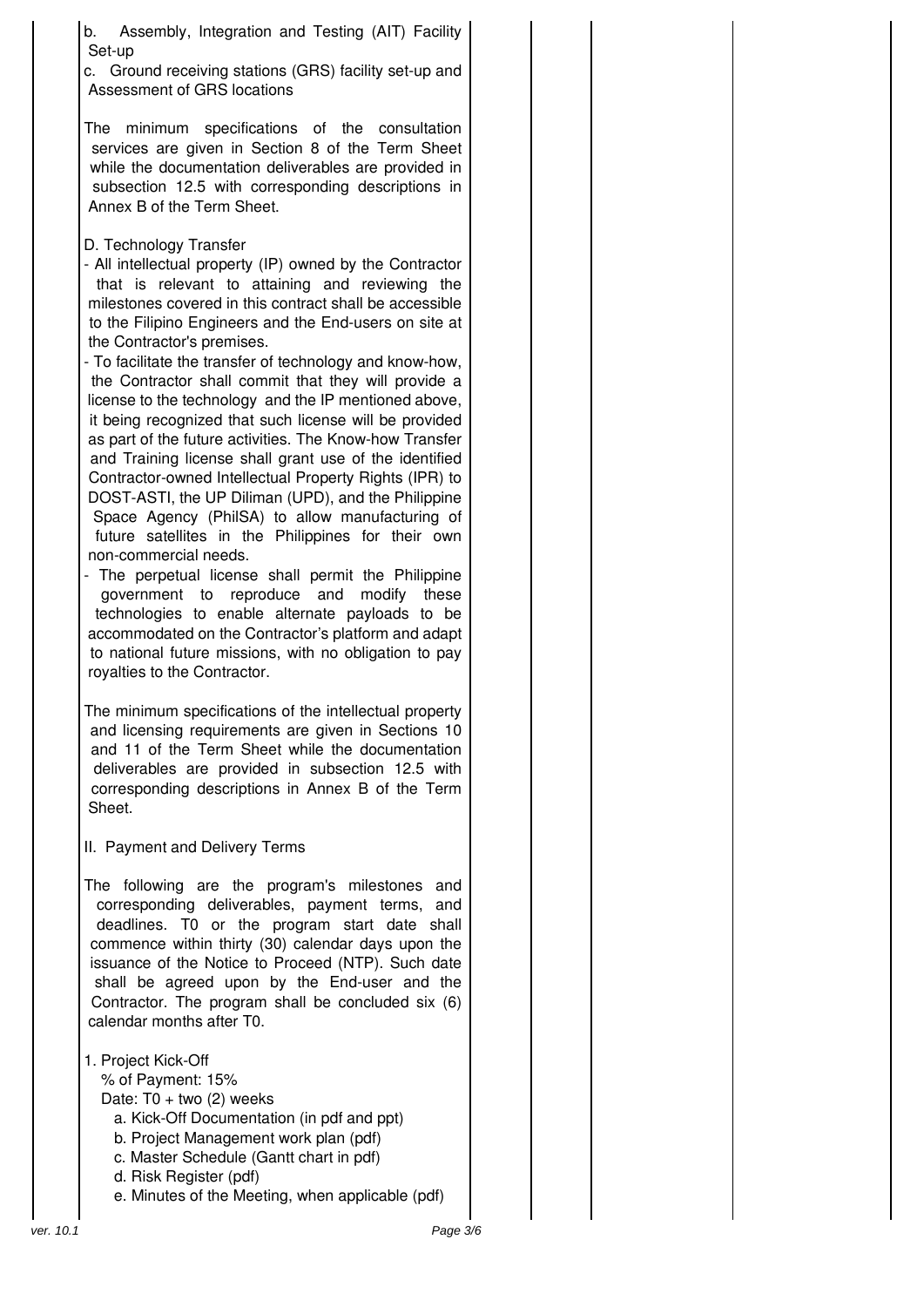|           | f. Waivers, Deviations and Non-Conformance<br>Reports, when applicable (pdf)<br>g. Technical Notes, when applicable (pdf)                                                                                                                                                                                                                                                                                                                                                                                                                                       |  |
|-----------|-----------------------------------------------------------------------------------------------------------------------------------------------------------------------------------------------------------------------------------------------------------------------------------------------------------------------------------------------------------------------------------------------------------------------------------------------------------------------------------------------------------------------------------------------------------------|--|
|           | 2. Qualification Status Review (QSR), Remote Training,<br>and Consultation Services (A)<br>% Payment: 45%<br>Date: T0 + two (2) calendar months                                                                                                                                                                                                                                                                                                                                                                                                                 |  |
|           | 2.1 QSR<br>a. Master schedule (Gantt chart in pdf)<br>b. Action Register (pdf)<br>c. Risk Register (pdf)<br>d. QSR Documentation (pdf and ppt)<br>e. Monthly Project Status Report equivalent to two<br>(2) calendar months (pdf)<br>f. Minutes of the Meeting, when applicable (pdf)<br>g. Waivers, Deviations and Non-Conformance<br>Reports, when applicable (pdf)<br>h. Technical Notes, when applicable (pdf)                                                                                                                                              |  |
|           | 2.2. Remote Training<br>a. At most thirty (30) Filipino Engineers, Scientists<br>and Researchers trained through online lectures and<br>courses (Certifications)<br>b. Monthly Training Plan covering two (2) calendar<br>months of remote training (pdf)<br>c. Training Materials (pdf or ppt)                                                                                                                                                                                                                                                                 |  |
|           | 2.3 Consultation Services (A)<br>a. Assembly, Integration, and Testing (AIT)<br>requirements documentation (pdf)                                                                                                                                                                                                                                                                                                                                                                                                                                                |  |
|           | 3. Preliminary Design Review (PDR), Hands-on<br>Training, Consultation Services (B), and Hardware<br>Inclusions<br>% Payment: 40%<br>Date: $T0 + six$ (6) calendar months                                                                                                                                                                                                                                                                                                                                                                                       |  |
|           | 3.1 PDR<br>a. Action Register (pdf)<br>b. PDR Data Package (pdf and ppt)<br>c. Initial System Verification Plan (pdf)<br>d. Satellite Failure Modes Effects and Criticality<br>Analysis (FMECA) (pdf)<br>e. Satellite AIT Plan (pdf)<br>f. Initial Launch Integration Plan (pdf)<br>g. Initial Commissioning Plan (pdf)<br>h. List of data users from outside of the Philippines<br>(pdf)<br>i. Monthly Project Status Report equivalent to 4<br>months (pdf)<br>j. Minutes of the Meeting, when applicable (pdf)<br>k. Waivers, Deviations and Non-Conformance |  |
|           | Reports, when applicable (pdf)<br>I. Technical Notes, when applicable (pdf)                                                                                                                                                                                                                                                                                                                                                                                                                                                                                     |  |
|           | 3.2 Hands-on Training<br>a. Thirteen (13) Filipino Engineers trained on site<br>for satellite preliminary design review (Attendance<br>records, Certifications)                                                                                                                                                                                                                                                                                                                                                                                                 |  |
| ver. 10.1 | Page 4/6                                                                                                                                                                                                                                                                                                                                                                                                                                                                                                                                                        |  |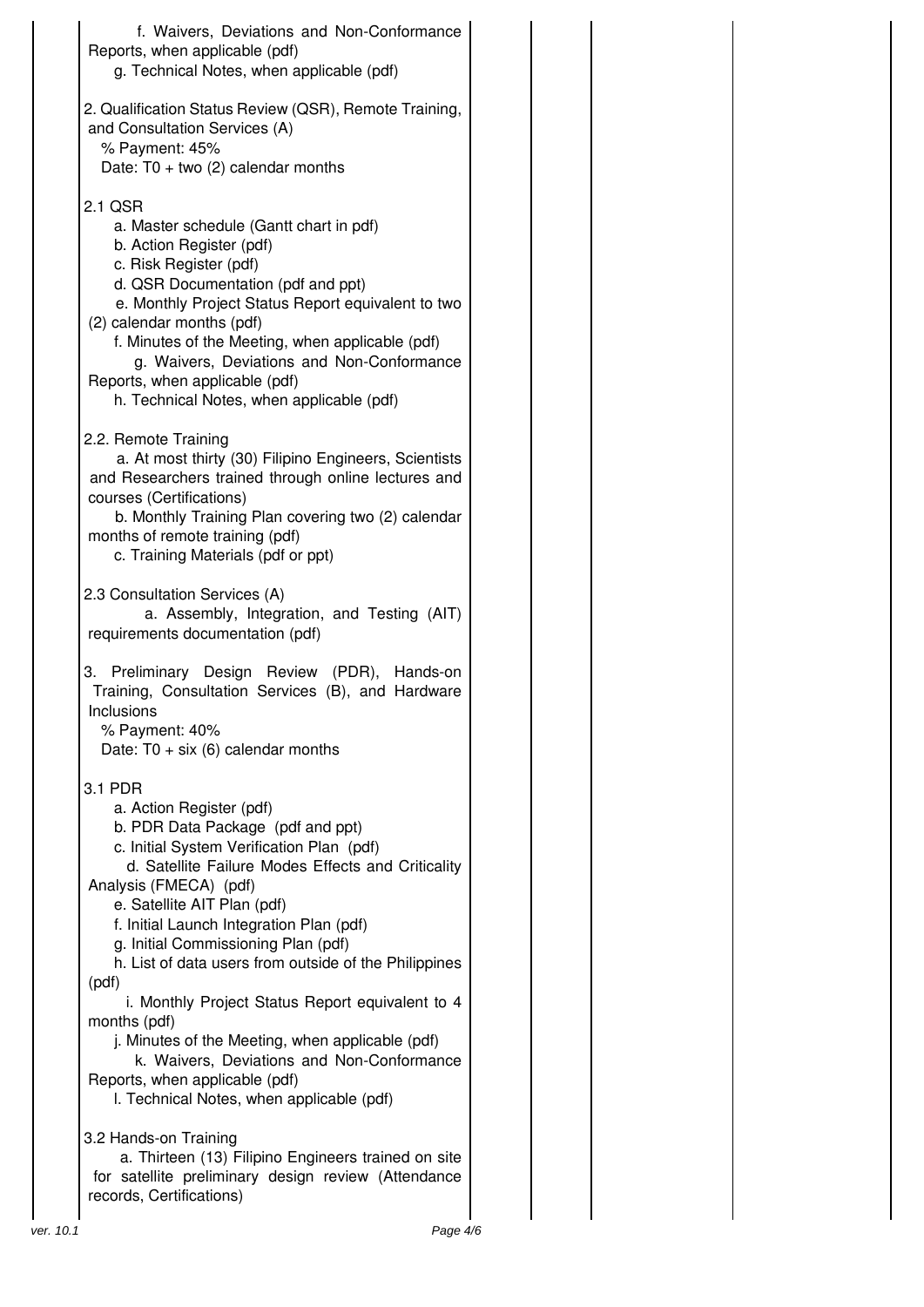b. Monthly Training Plan equivalent to 4 months hands-on training (pdf)

c. Access to thirteen (13) training workstations with specialist software (listed in Section 7.3.1 of the Term Sheet) intended for use in training activities, one for each of the Filipino Engineers (access to workstations with installed software)

d. Training Materials (pdf/ppt, printed hard copy)

e. Training Progress Evaluation Report (pdf)

3.3 Consultation Services (B)

a. Documentation on the multispectral imager, ADS and AIS data formats and processing requirements (pdf)

b. Ground Segment Interface Control Document (pdf)

c. Operations Infrastructure Requirements Document (pdf)

d. Assessment report for up to four (4) end-User identified ground stations (pdf)

3.4 Hardware Inclusions

a. 4 units Sun Sensors (Hardware)

b. 1 lot Optical Electrical Ground Support Equipment (Hardware)

c. 1 lot 100 TB Data storage device (Hardware)

d. 1 lot Breadboard of electronics and thermal straps around the imager design (Hardware)

e. 1 lot Imager mounting and isolation system (Hardware)

f. 1 lot Solar cells (Hardware)

g. 2 units Magnetometers (Hardware)

These hardware shall be procured by the Contractor in preparation for assembly and testing in the following phase/s. These equipment shall remain and be maintained at the Contractor's premises.

- Documentation: The Contractor shall provide all necessary documentation, such as but not limited to, reports, minutes of the meetings, manuals, among others. These documents shall all be in English.

- Reporting Media and Formats: Reports shall be provided in electronic formats unless otherwise stated by the end-user.

- Severability: The invalidity of any portion of the agreement/contract shall not affect the validity of the remaining portions thereof.

- Payments shall be inclusive of, but not limited to, all government fees, taxes and other applicable fees and charges.

- Currency: The Contractor shall describe all financial bid prices in Philippine Peso.

The payment terms are discussed in-depth in Section 12.5 of the Term Sheet.

### III. Others

A. The milestones and deliverables shall be regularly coordinated with the End-user. It shall be subject to review and evaluation of Technical Experts to be